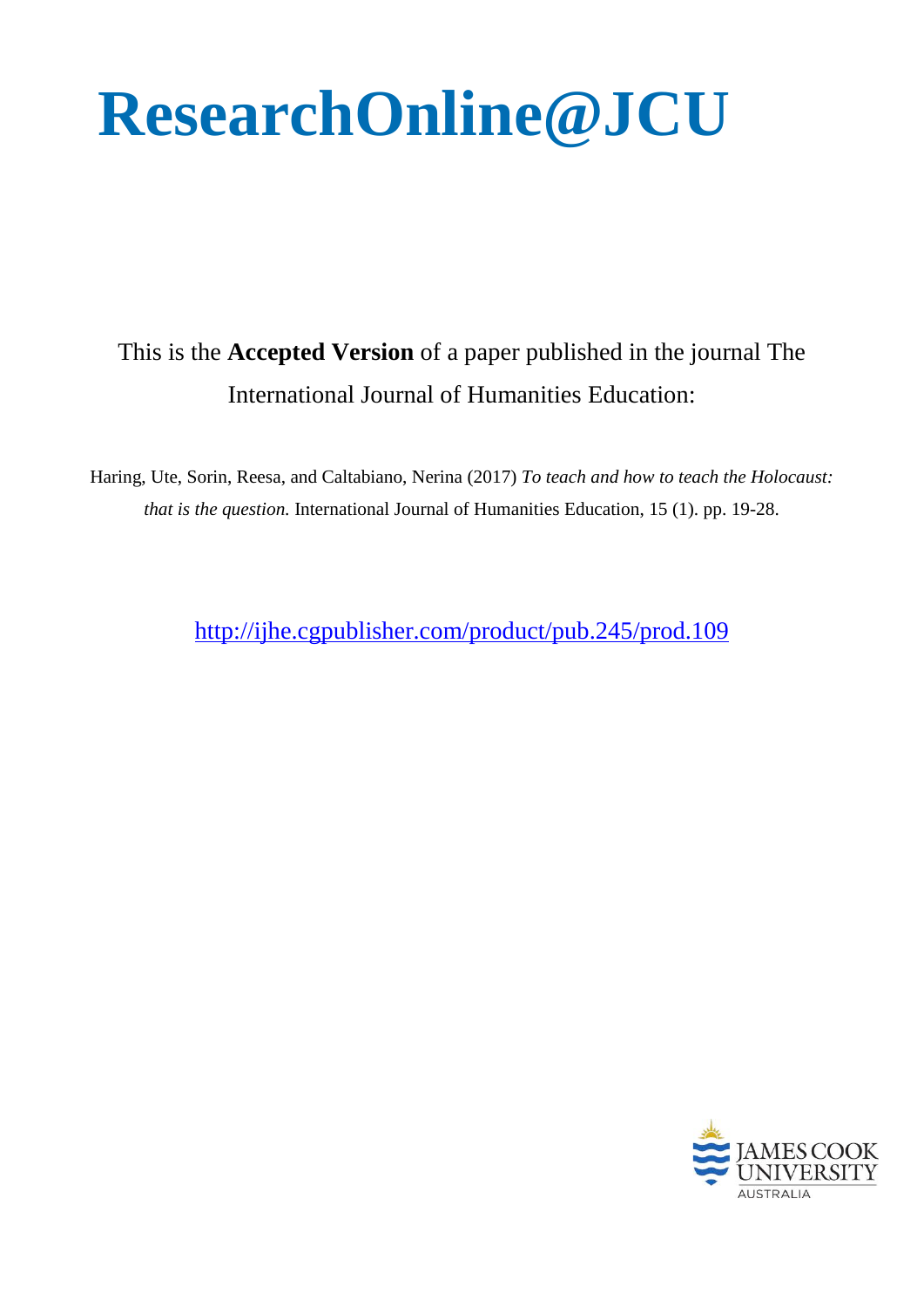# **To Teach and How to Teach the Holocaust:**

### **That is the Question**

Ute Haring, James Cook University, Australia Reesa Sorin, James Cook University, Australia Nerina Caltabiano, James Cook University, Australia

*Abstract: Although facts about the Holocaust are generally known, many adults find it difficult to convey this information to children, as it is often considered too disturbing for them (Epstein, Andrews, Gray & Maws 2013). Teachers, in particular, need alternate ways to introduce students to the Holocaust and other disasters (Wooding & Raphael 2004; Salmons 2003). Based on a document study of children's drawings from the Terezin concentration camp, and research into the Holocaust and pedagogy for presenting difficult issues to children, this paper presents a strategy for teachers to introduce the Holocaust to students in the middle school years of Grades 6 to 10. We begin with a discussion about how to introduce sensitive historical material, such as the Holocaust, to young children. Current teaching models about the Holocaust are based on factual texts (Keith 2013) or fictional writings (Epstein, et al. 2013). This is followed by a poem, developed out of the first author's research, introducing the Holocaust while conferring facts about the life of a fictitious child in the Terezin concentration camp. Teacher notes elaborate on how to implement this poem in class. We found that art, such as poetry, can be utilised to teach children about sensitive issues like the disaster of the Holocaust. Further, this poem is written from the perspective of a child interned in Terezin, who may or may not have survived.*

*Key Words: Teaching the Holocaust; Terezin concentration camp; sensitive historic issues*

#### Introduction

The disaster of the Holocaust, which occurred between 1939 and 1945 in Europe, has been documented from many different perspectives and is remembered yearly in various countries as a mark of respect to the Jewish people (Kane 2010). An ongoing debate has developed about whether to teach children about the Holocaust, when to introduce the topic, and especially how to present this information in a child appropriate way (Short 2003). According to Fuhrmann et al. (2008), "teachers have to walk a fine line of incorporating information" when teaching about disasters (112) to avoid disturbing sensitive students or to implement "shock tactics" by relying solely on facts (Salmons, 2003, 139). Equally questionable is the teaching of this topic through fictional literature; not based on facts, to make the horror more 'palatable' for children. This, however, could detract from understanding the seriousness of the suffering and murder of 6 million Jewish people (Rutland 2010; Stargardt 1998). As Epstein et al. report, whichever way this topic is viewed, "teachers find the Holocaust a challenging subject to deal with in the classroom" (2013, 107).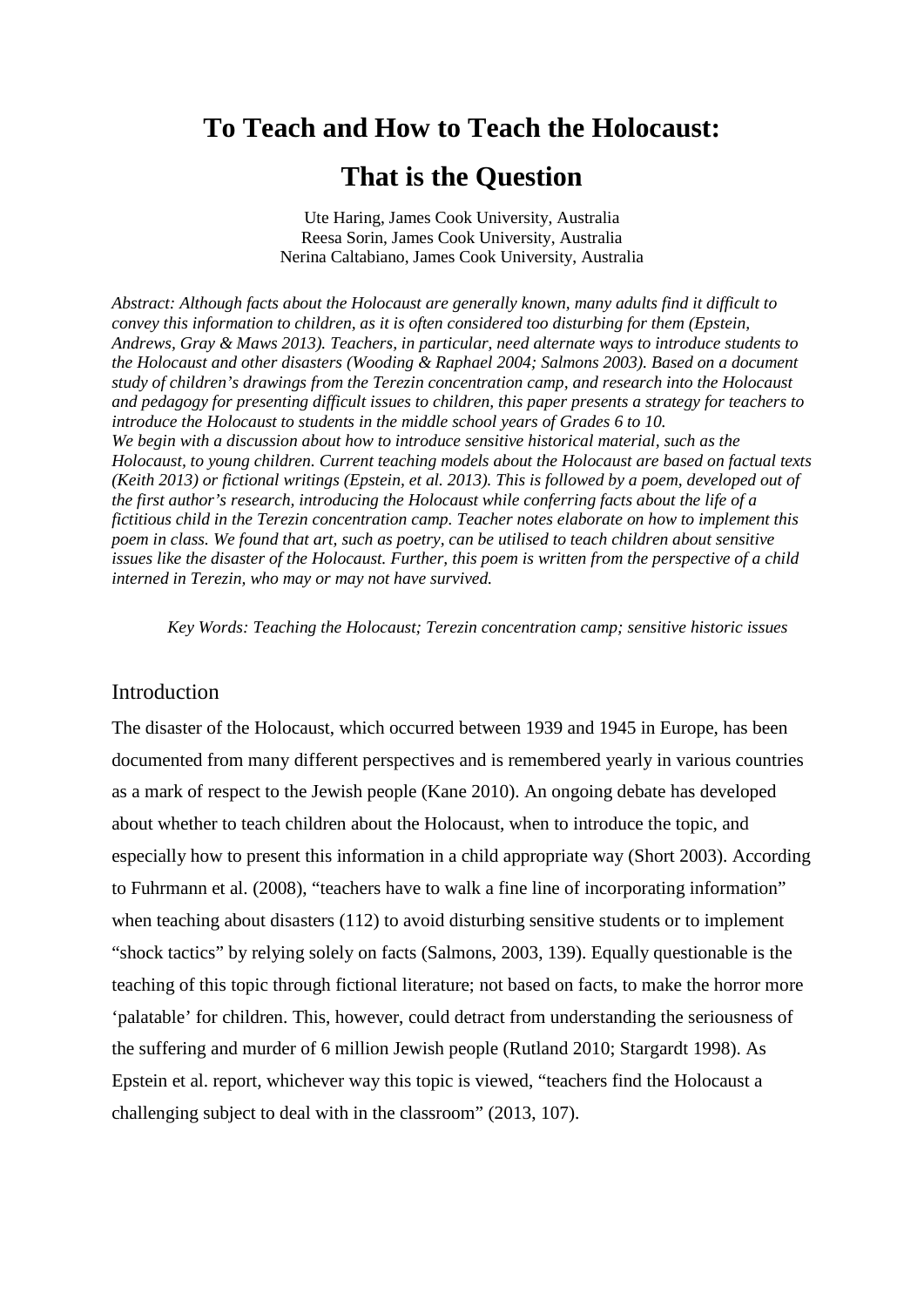Blatter and Milton (1981) reported how helpless adults feel about the Holocaust "being an evil beyond imagining …that [makes] sensitive human beings…wrestle endlessly with the torment of the unanswerable" (10). As teachers, we must be even more sensitive when introducing this, and other disasters, to children.

The role of "emotional learning" (Rutland 2010) has to be considered in this context, as studies have shown that children remember how they felt when taught about disasters (87). According to Rutland: "One image burnt into their mind can resonate indefinitely" (Cohen as cited in Rutland 2010, 87), thereby causing lifelong trauma (Epstein, et al. 2013). In most Western countries, curriculum requires teachers to teach the Holocaust. This paper discusses an arts-based strategy: to teach the Holocaust through a poem. The poem is based on text and drawings from the first author's research into the lives of the children of Terezin. It comprises snapshots of the life of a young Jewish girl in the years from 1941 -1945, showing her struggle with the conditions of her situation.

It is argued that Art, such as poetry, can be utilised to teach children about sensitive issues like the disaster of the Holocaust (Wilson & Kahn 2008). Basic facts have been incorporated into the poem so as to provide an authentic impression to school children of a similar age as this Terezin child. The narrator of the poem is a child of 11 years of age, who writes from her perspective as a concentration camp prisoner. It is never made clear whether she survived. Students are carefully led into this time of historical significance, by developing ethical considerations and activating empathic responses.

#### Presenting difficult Issues

Considering the complexity of this historic disaster and the impact it might have on sensitive young children (Epstein, et al. 2013; Wilson & Kahn 2008), teaching the Holocaust is problematic for teachers at all levels. Mandated curricula require the teaching of Disaster Education and Social and Historic events, such as the Holocaust. Teachers are required to find a balance between presenting the accurate, but horrific facts, and 'watered down' accounts that almost fictionalise these events (Fuhrmann et al. 2008). With increases in natural and human-made disasters in recent years, children are confronted almost daily with visual material on television and other media, impressing on their minds the fear of living in an unstable world (Wooding & Raphael 2004). Equally, Boon and Pagliano (2014) have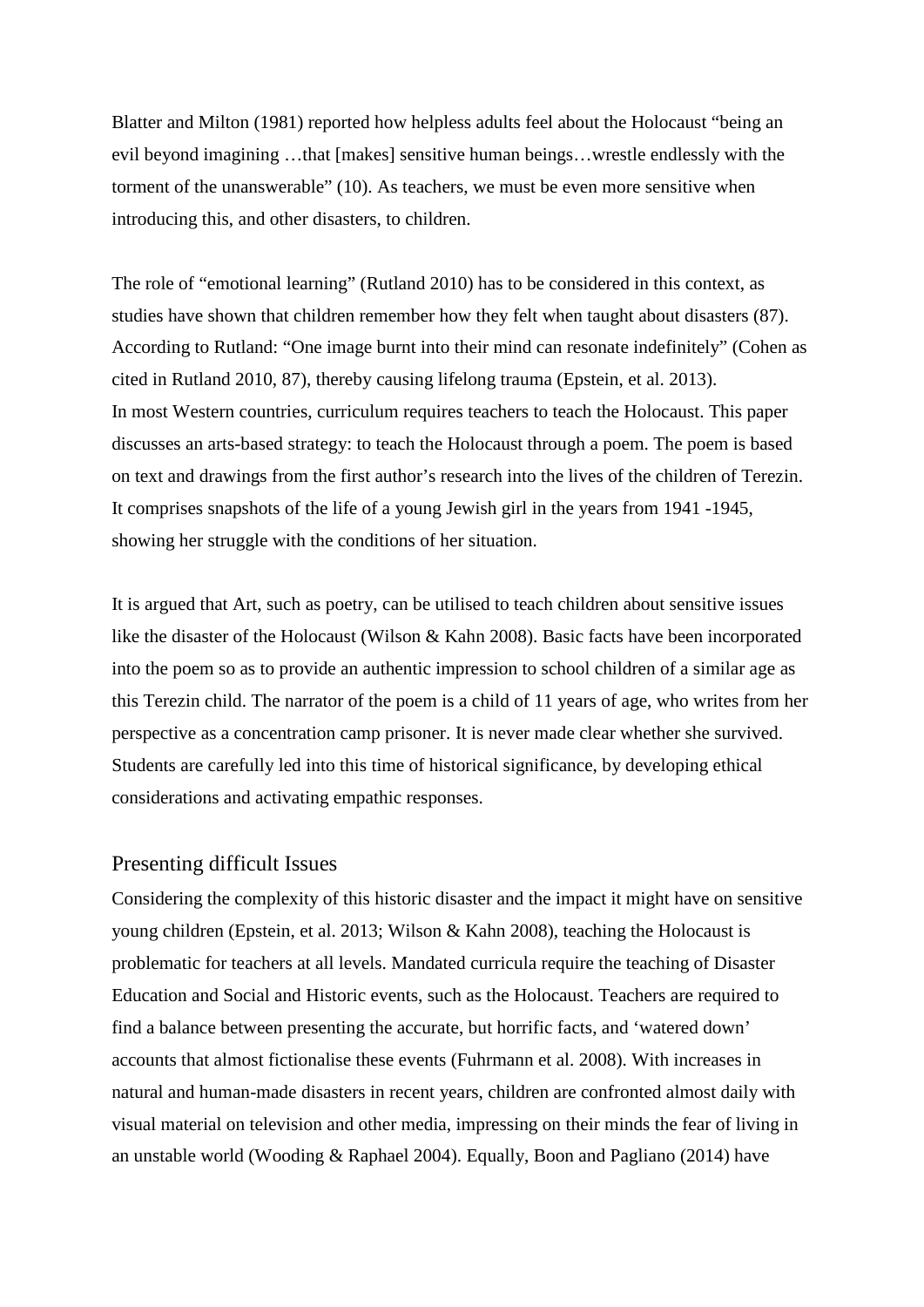pointed out that, when disasters happen, children are the most vulnerable. Their needs for stability in their daily lives are shattered by disaster (Fuhrmann et al. 2008), and the "Fear of the Unknown" is the strongest emotion a child can ever experience (Sorin 2003, 121). Being shocked by visual material, or feeling deep empathy with the victims of a disaster, can produce lasting trauma in a sensitive child (Cohen as cited in Rutland 2010).

Fuhrmann et al. (2008) advocate for disaster preparedness, relating that we have to "educate, but not to scare children" (113) about disasters. They state that the quality of the lessons taught depends on the teachers: how they integrate the information into various subjects; what they consider age appropriate; and how sensitively they deliver the material.

However, research has shown that a child's response to disaster "is a complex interplay of pre-existing vulnerability, differing stressors and differing impact" (Wooding & Raphael 2004, 10). Therefore, disaster teaching relies heavily on teachers' intuitive and professional knowledge of the children in their care so as to avoid traumatisation.

Overall, researchers have found that teachers need to teach about human-made and natural disasters due to global issues such as terrorism, wars and climate change. As such, teachers require accurate information about particular disasters. Furthermore, they need to be acutely aware of the intellectual and emotional levels of their students, as there will be differential responses to the information presented (Wooding & Raphael 2004). In fact, knowledge and realistic fear about disasters can strengthen resilience in children (Dufty 2014; Sorin 2003).

#### Why teach the Holocaust?

Over the years, several pertinent questions relating to the teaching of the Holocaust have been asked. For example:

- Why then teach the Holocaust…when it is "emotionally confronting for both our students and ourselves?" (Keith 2013, 57).

- Why share this extremely "painful history" of the Jewish people with young children? (Kane 2010, 114)

- Why is teaching the Holocaust "explicitly mentioned" in the curriculum? (Lander 2013, 10; Salmons 2003, 139).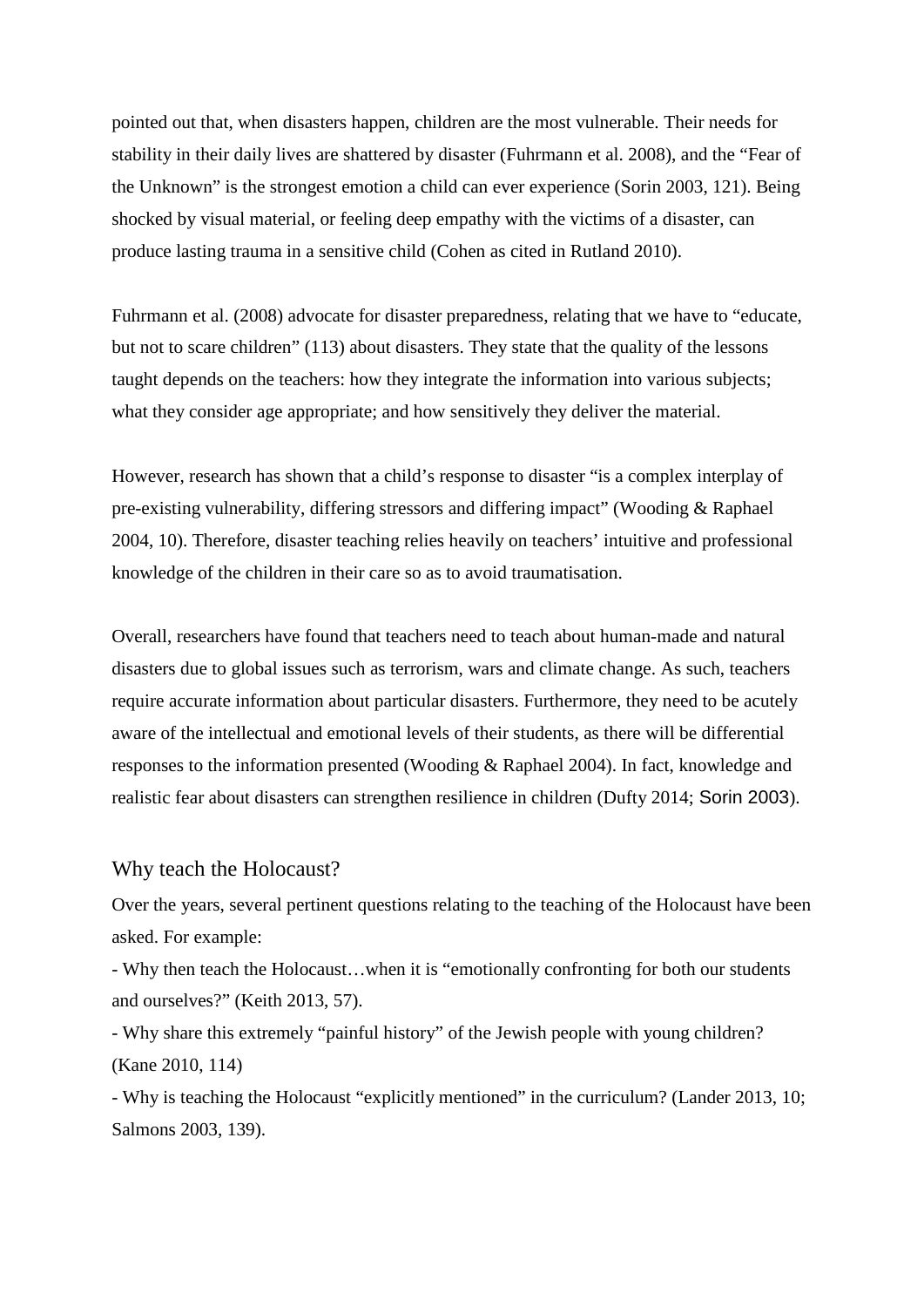- Why teach the Holocaust when this involves complex ethical and personal choices for teachers for we are "looking at humanity in extremis" (Lander 2013, 10): a problematic issue that "theologians, philosophers and artists have …wrestled with [because] of the moral, social and spiritual implications"? (Ibid, 10)

- How can teachers 'jam' this multidimensional subject into the few hours of teaching history or other subjects like ethics, religion, citizenship or English? (Keith 2013).

This document study provides compelling arguments as to why teachers should teach the Holocaust. Although there are varying opinions on when or how to teach the Holocaust, authors are in agreement that this is a necessity as we live "in a world in which genocide has become rather commonplace" (Keith 2013, 57). The genocide (a term coined by Lemkin in 1944, as cited in Lander 2013, 10) of six million Jews is an example of humankind in an extreme situation (Ibid). It is hoped that by teaching this, students will understand why "racism, stereotyping and discrimination" can result in mass murder (Short 2003, 120; Wilson & Kahn 2008).

Lander wants students, when taught about the Holocaust, to become aware of the "capacity for violence and compassion" in every human being (2013, 12). It is envisioned that the important "moral, social and spiritual" values taught (Ibid, 10) will lead students to gain insights and make informed choices when confronted with injustice in our modern world (Salmons 2003). According to Rutland (2010), Holocaust education "can provide an important educational framework to promote…positive interfaith and interethnic relations" (75)…given that teachers are aware of suitable Holocaust teaching material and the emotional needs and reactions of their students. It is not only a moral obligation to remember and teach the Holocaust, but also a tribute to the 1,500,000 children (similar in age to the students being taught), who lost their lives in this historic genocide.

#### When to teach the Holocaust

Researchers have found no agreement on when and how to introduce the Holocaust. Ziv, Golden and Goldberg (2015) note that "there are no clear-cut answers"! (521). Kane (2010) responds to the question of when to teach the Holocaust, saying, "It is hard to know what is age–appropriate. Some things are difficult to know and tell at any age" (115).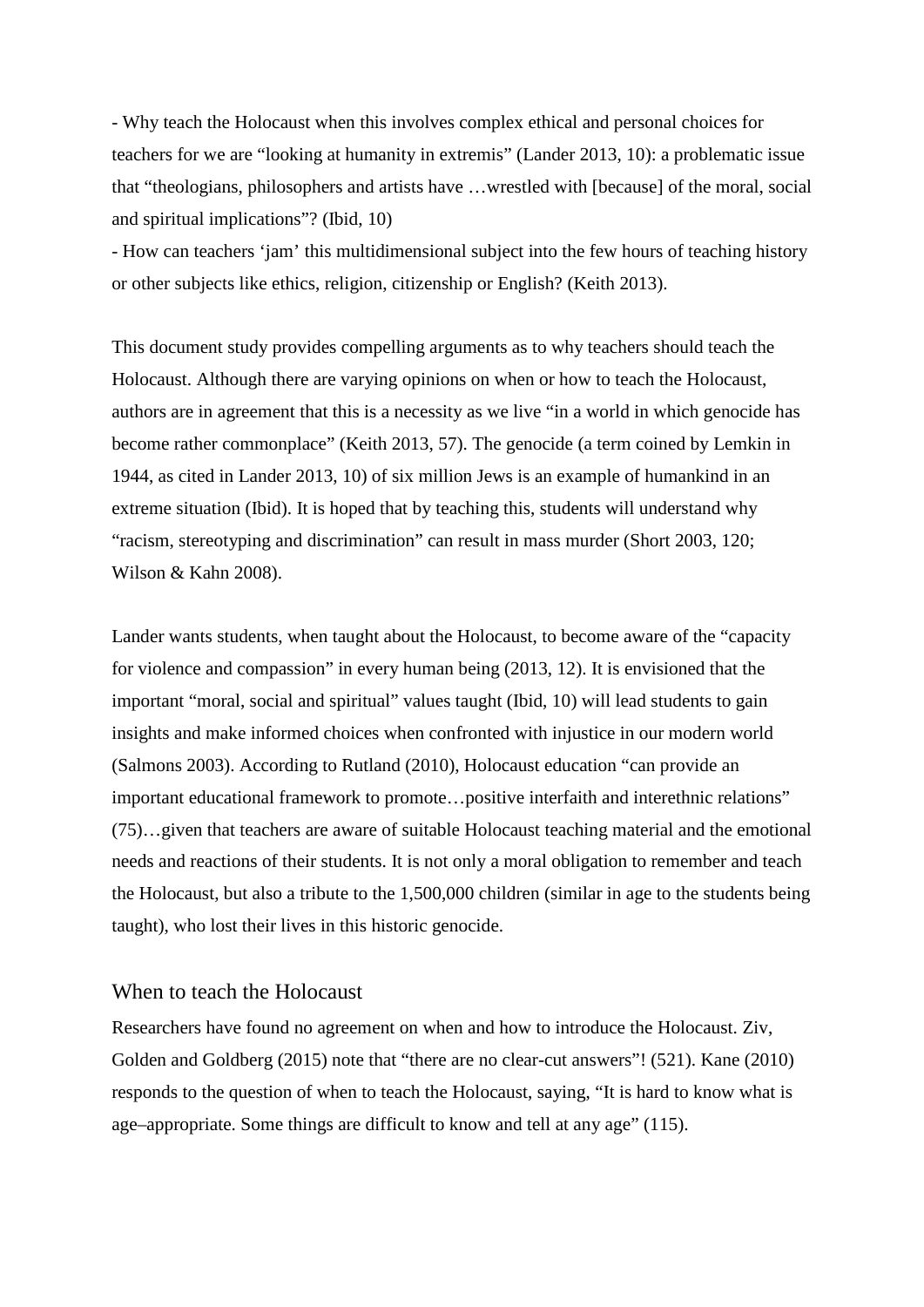The Israeli Ministry for Education (2014) has designed a new curriculum to teach the Holocaust from kindergarten on, in connection with the Holocaust Remembrance Day (Ziv, et al. 2015). However, researchers have questioned the introduction of this material at such an early age, as children might develop anxieties when confronted with facts about the Holocaust. It is debated as to whether children in the early years of school are cognitively ready to understand what is being taught; they might become stressed and wonder if it could happen again (Kane, 2010). Ziv, et al. (2015) then question whether a "purposeful creation of trauma, albeit in a protected environment, may be necessary for effective cultural learning" (525). However, this means reliving memory and passing on group trauma (Epstein et al. 2003).

Epstein et al. (2013) question whether it is appropriate, even in primary school, to teach the Holocaust. They cite Short (2003) who states that any children under the age of 12, hearing about the Holocaust, would be traumatized by the accounts of genocide. Others think that teaching disasters to primary students might achieve better understanding, producing empathy and moral learning (Wilson & Kahn 2008). Young children's trauma could be worse than any insights gained from exposure to the topic, making it difficult for teachers to cope with distressed children. Teachers should consider Newman's warning about trauma in childhood (as cited in Kezelman & Stavropoulos 2012), as it affects the developing brain, causing psychological problems, susceptibility to stress and can influence mental health in later life. Further, research has not shown evidence that children who have been informed of the atrocities of the Holocaust display more empathy to others than those who have not been taught about it (Ziv et al. 2015).

Short (2003) suggests that, rather than teaching moral values, using the example of the Holocaust, it is necessary in Western countries to first instruct children about "Jewish culture and identity and the Jewish roots of Christianity" in order for them to understand the complexity of the issue (128). Koestler (as cited in Salmons 2003) wants to impress on the general population that "it is their duty to know and to be haunted by [their] knowledge" (148); therefore students within the English school system need to know about the Holocaust before age 14 in order to remember the reasons and brutality of the Jewish genocide.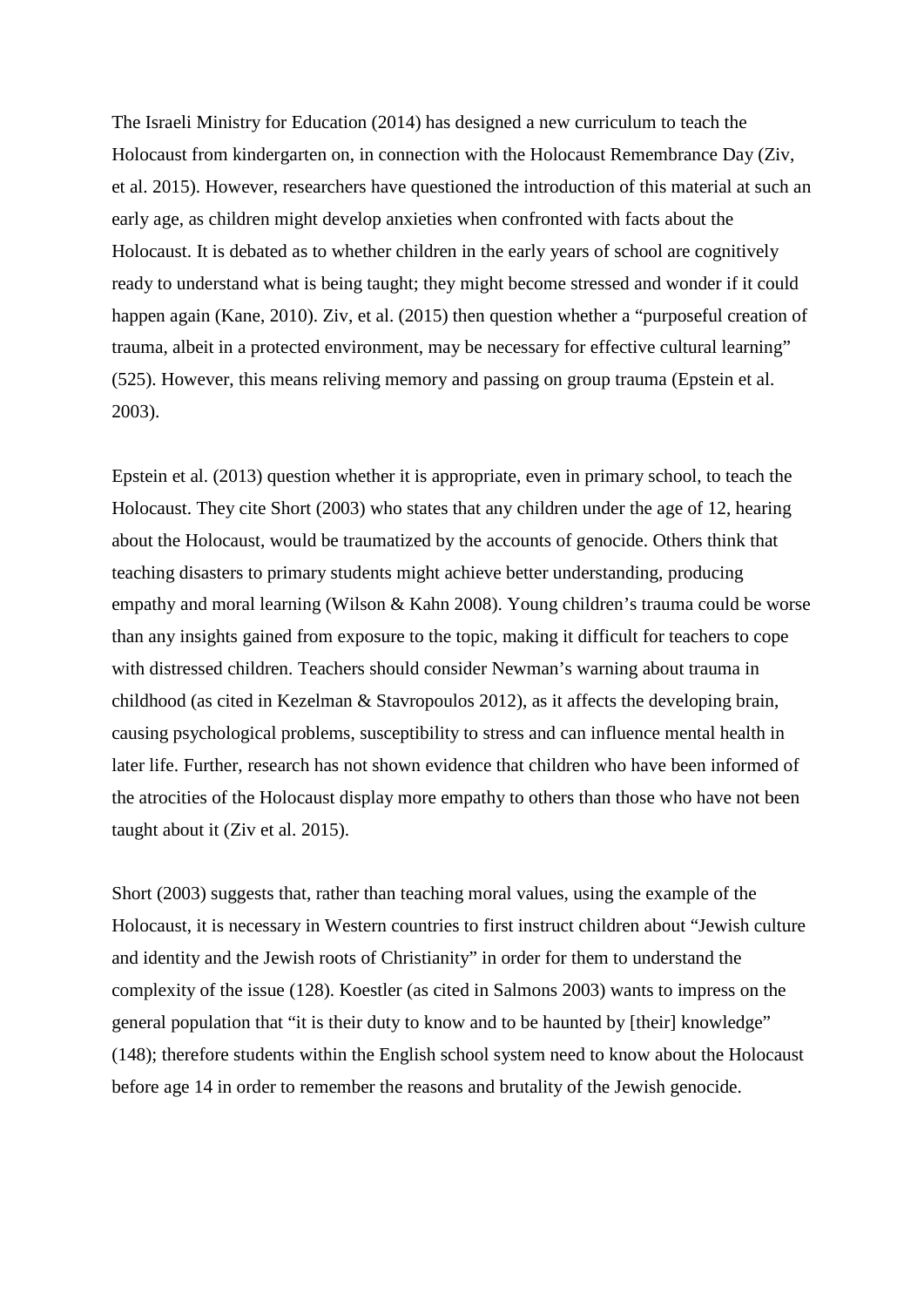In the Australian Curriculum, the Holocaust is presented in Grades 9 and 10, as part of History studies. For Lander (2013), this seems to be an age where the genocide of the Jewish people can be studied in its full "complexity and diversity of the human experience" (10). Whatever way a country's curriculum demands, the teaching of the Holocaust in primary or secondary school needs to be carefully prepared (Epstein et al. 2013; Ziv, et al. 2015). The unspoken expectation is that teachers teach to "the heart as well as to the mind" (Sorin 2004, 1).

#### How to teach the Holocaust

As stated above, the Holocaust seems to be best taught in middle schooling; between Grades 6 and 10, when according to Kohlberg and Hersch (1977), moral reasoning progresses with cognitive development in adolescence. The topic, however, poses a challenge for many teachers, as they are often misinformed about its historical, ethical and cultural complexity (Keith 2013) and further must face their own emotional reactions. Lecomte (2001), as quoted by Epstein et al. states that "teachers often lack in-depth knowledge" (2013, 105) and might resort to textbook use as a "safe fall back" option (Keith 2013, 57). To avoid overwhelming emotional involvement for themselves and their students, teachers might employ fictional writings (Epstein et al. 2013) and disregard factual material. However, researchers warn of "oversimplification" of a multifaceted historical event (Salmons 2003, 147). They ask that children's literature be truthful and present accurate, historical facts.

Totten (2000, as cited in Epstein et al. 2013) reports that teachers have discussed with their classes, for example, short passages from the "*Diary of Anne Frank*" (Frank 1954) or from "*I Have Not Seen A Butterfly Around Here*" (Frankova & Povolna 2011) [poems written by children in Terezin during the Holocaust years]. These are usually accompanied by fictional videos, posters and excerpts from survivor reports. Danks (1996) encourages teachers to use survivor literature, like Elie Wiesel's story and poem, "*Night*" which, according to Danks, "presents at least four journeys, a geographical one, a historical one, Wiesel's relationship with his father and Wiesel's own journey with his personal faith" (101/102). Teachers tend to assume that students will identify with the victims and empathise with their plight (Epstein et al. 2013).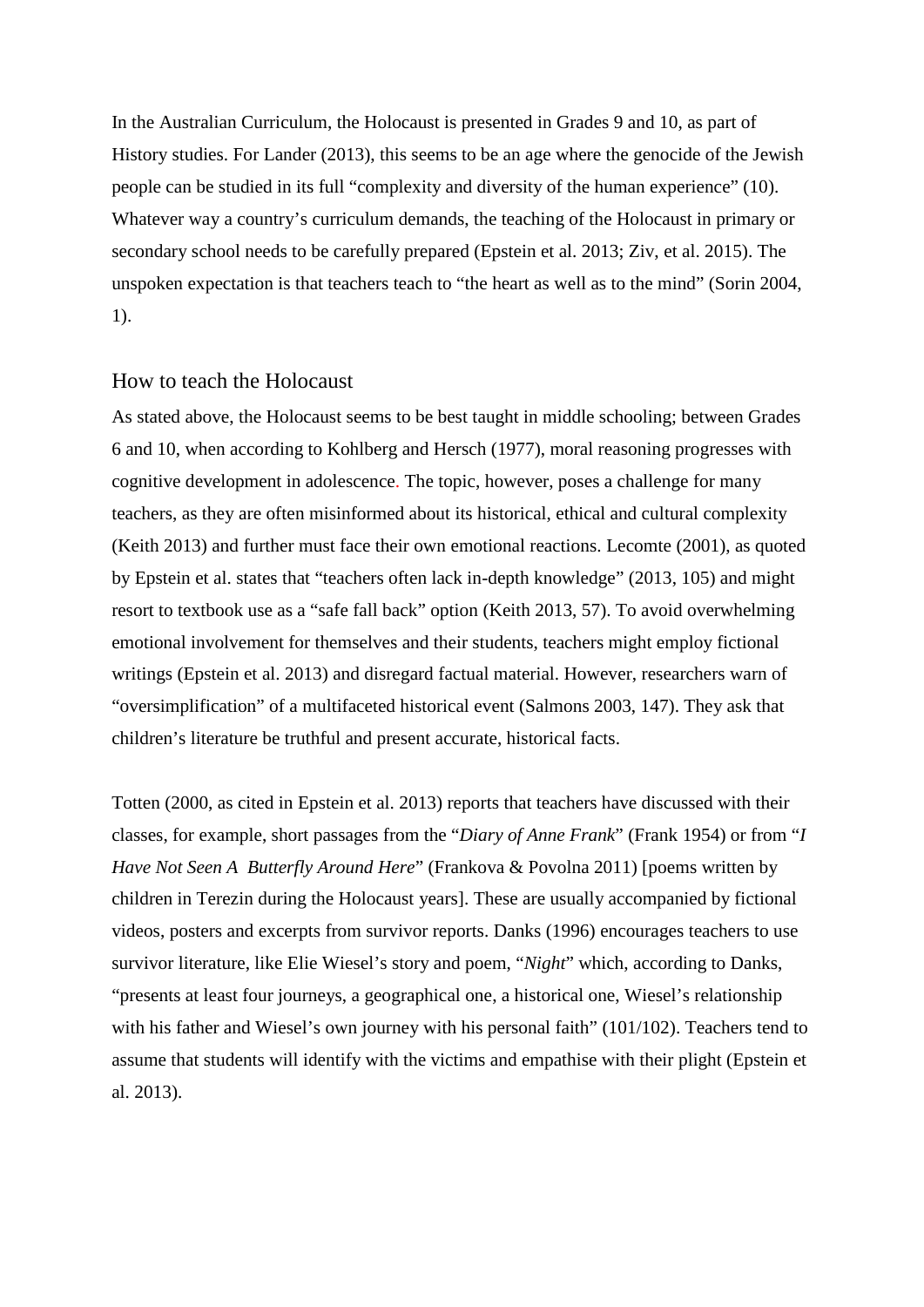Finding appropriate teaching material can be a problem, as a thoughtful search depends on teachers' assessment of their students' intellectual and emotional levels. Various Holocaust teaching material can be obtained from 'Resources for Educators — United States Holocaust Memorial Museum, Teacher Resources - Centre for Holocaust Education and from Teacher Resources - Sydney Jewish Museum'. However, as Keith declares, these might require from two to 20 hours to complete (2013). He proposes for busy teachers to use short biographical cards, developed by the United States Holocaust Memorial (USHMM), which in one lesson give students an impression of the diverse fates of different Jewish people at various times during this historical era. This would be in agreement with Salmons' position (2003), which urges teachers not to forget that each of the six million Jewish people was more than a number; each had a unique story. An excellent compilation of suitable teaching material, including web links, can be found in the article by Wilson and Kahn (2008) on the use of poetry when teaching about the Holocaust in middle school.

It is suggested that, prior to teaching the Holocaust in modern multicultural societies, teachers acknowledge that there may be students in their classes who might have come from different ethnic and cultural backgrounds and could also have experienced horrific events in the past (Salmons 2003). Provision could be made within the school system for the guidance officer to be prepared to offer counselling support for affected students.

Franklin (2011) calls for literature to set "an imaginative access to past events, together with new and different ways of understanding them that are unavailable to strictly factual forms of writing" (as cited in Epstein at al. 2013, 107). This statement is in agreement with Zak's research (2013), which explains that stories, when personal and emotional, are better remembered than mere facts, because they involve more parts of the brain. The following poem, developed out of the first author's research into the background of the Terezin children's drawings, engages students' imagination to empathise as "the act of imagination…is an act of empathy" (Franklin 2011 as cited in Epstein et al. 2013, 107).

#### Suggestions for teaching the Holocaust in Grades  $6 - 10$

The above review suggests the need for additional, imaginative ways to teach the Holocaust to students. As a prototype, the first author created a poem based on Holocaust facts; to show the life of a fictitious girl growing up in the Terezin ghetto, 1941 -1945. The poem was based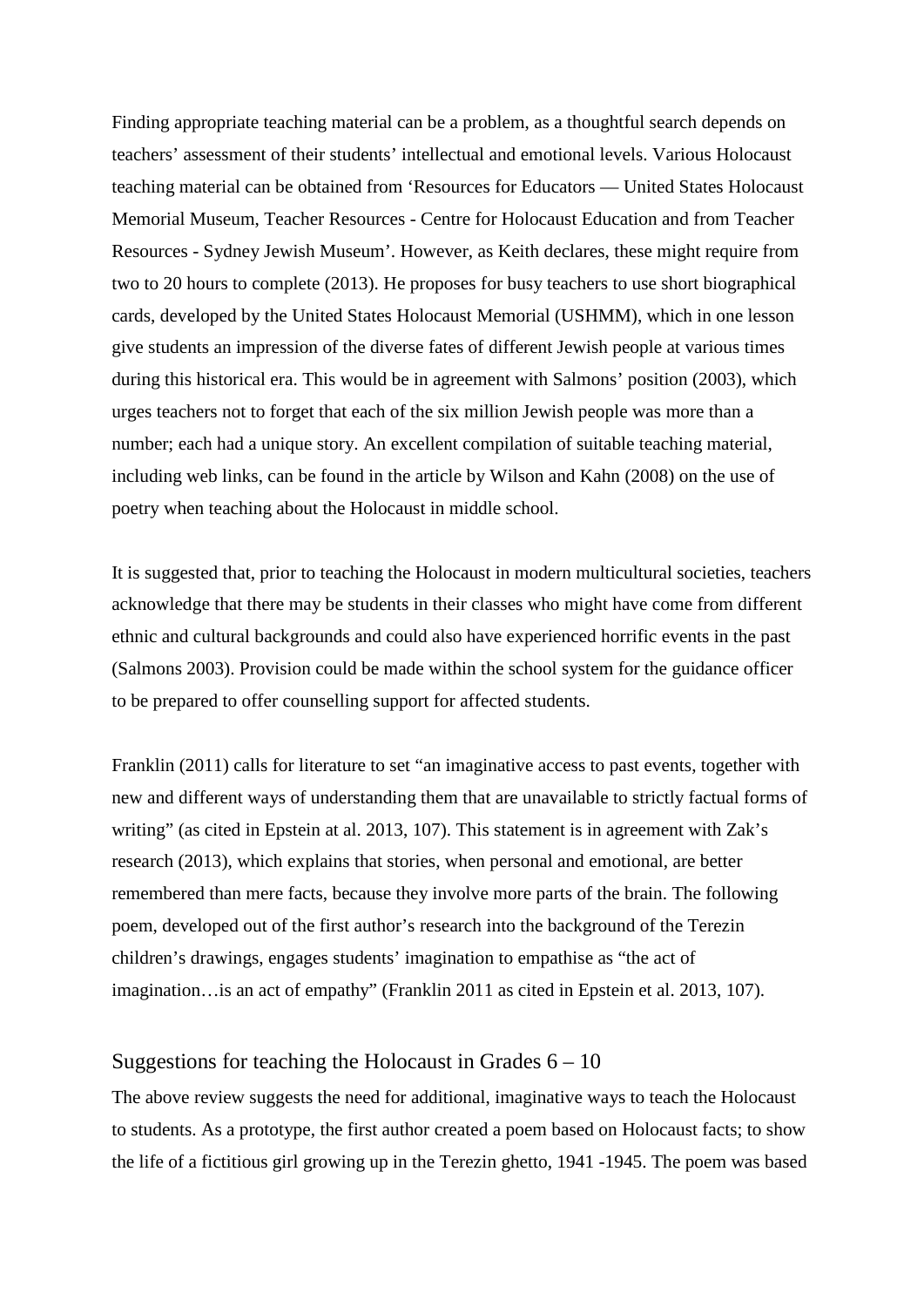on an article by Richardson (2003), "*Looking Jewish*". Richardson discusses her own "life experiences and strategies …as a bi-racial/ethnic/cultural/sexual person". In Jewish law, a child born to a Jewish mother is considered Jewish, but children born to a Jewish father are only considered Jewish if the mother is also Jewish (Janowski 2016). Richardson, however, states that although she has a Jewish mother, people do not recognise her as Jewish and her "looks and identity do not map onto a sociological category" (815). In this poem, similar problems are faced by Hannah, an eleven-year-old, half-Jewish child.

When teaching the poem, teachers could start by having children read the poem quietly, then one reading aloud, followed by discussions. Further on, different verses could be read in a chorus with several students. Children and teachers might then write their own verses or draw their impressions.

In each verse, students are given snapshots of Hannah's life:

#### Terezin Reflections

1) Do I look Christian or rather Atheist? Was there Jewishness in my gene? Would someone have put my name on a list To be sent- a tiny wheel in a machine-To Terezin?

2) Forced into the "Schleuse" trembling I stand In a sea of confused, constrained people, Lonely clutching my suitcase in hand… Through the gate I can glimpse the steeple Of Terezin.

3) "The Kristalnacht made people run wild" My Jewish mother said: "Let's go away". My headstrong father countered mild: "We are German. We can stay… Around Terezin"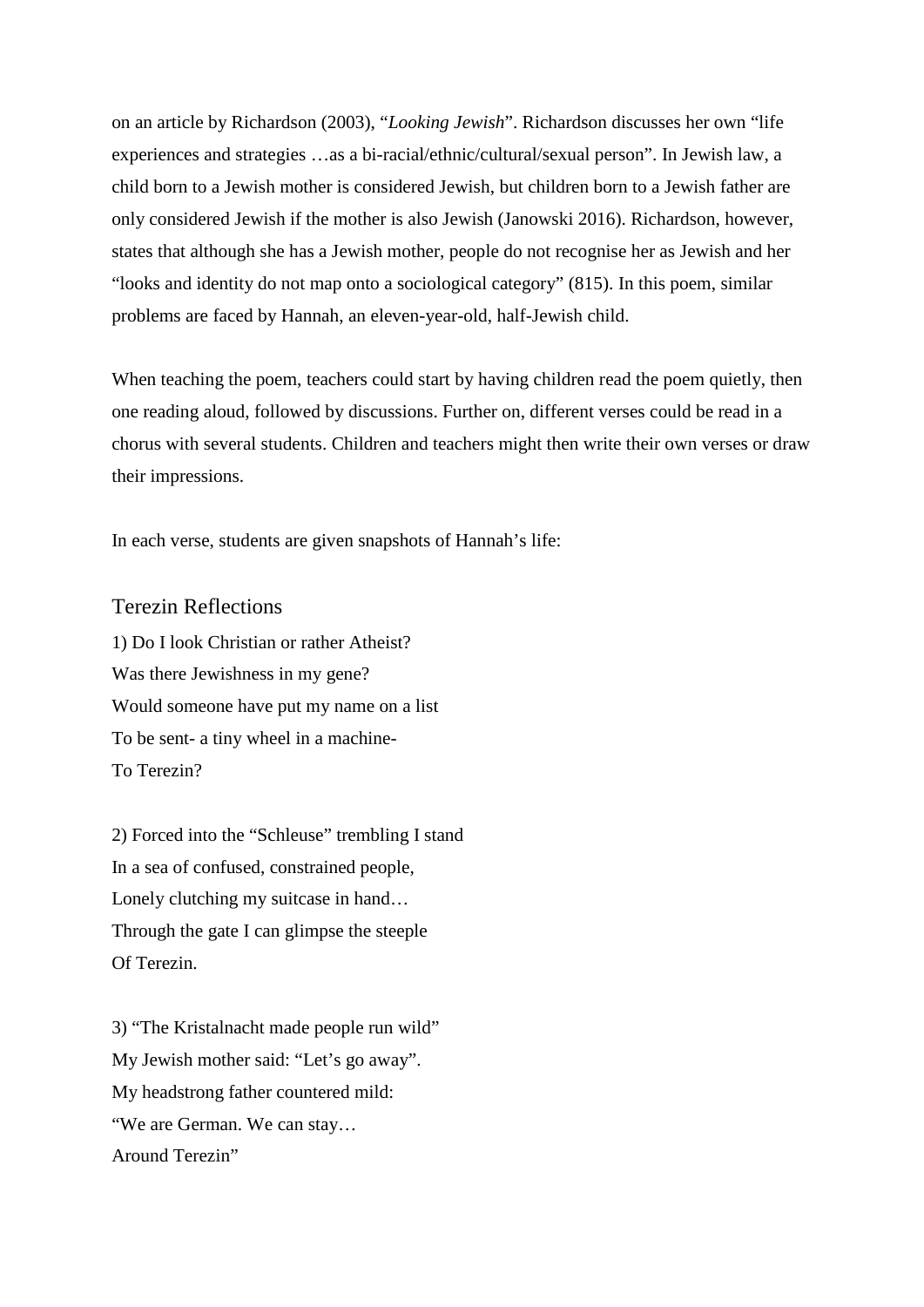4) In school one day I was taunted! "You don't look like a Jew!" This cruel memory has haunted My dark nights too In Terezin.

5) I proudly recited the holy "Shabbat" blessing And pleaded for the secret to stay, But propaganda made them transgressing: That night they took my mother away Outside Terezin

6) There is hunger, disease, starvation living here. The hearse today did not bring any bread Watched by the Exhausted with fear, But took away dead bodies instead Behind Terezin.

7) My diary does not answer the questions asked! Which culture made me a target of hate? Whatever happened in our religious past? What will be my fate At Terezin?

8) Your name is "Hannah" my 'friends' said. You are blue-eyed, tall, blond and of Aryan race-You are not Jewish. "How can I forget?" Would I be called 'Christian' in a different place Than Terezin?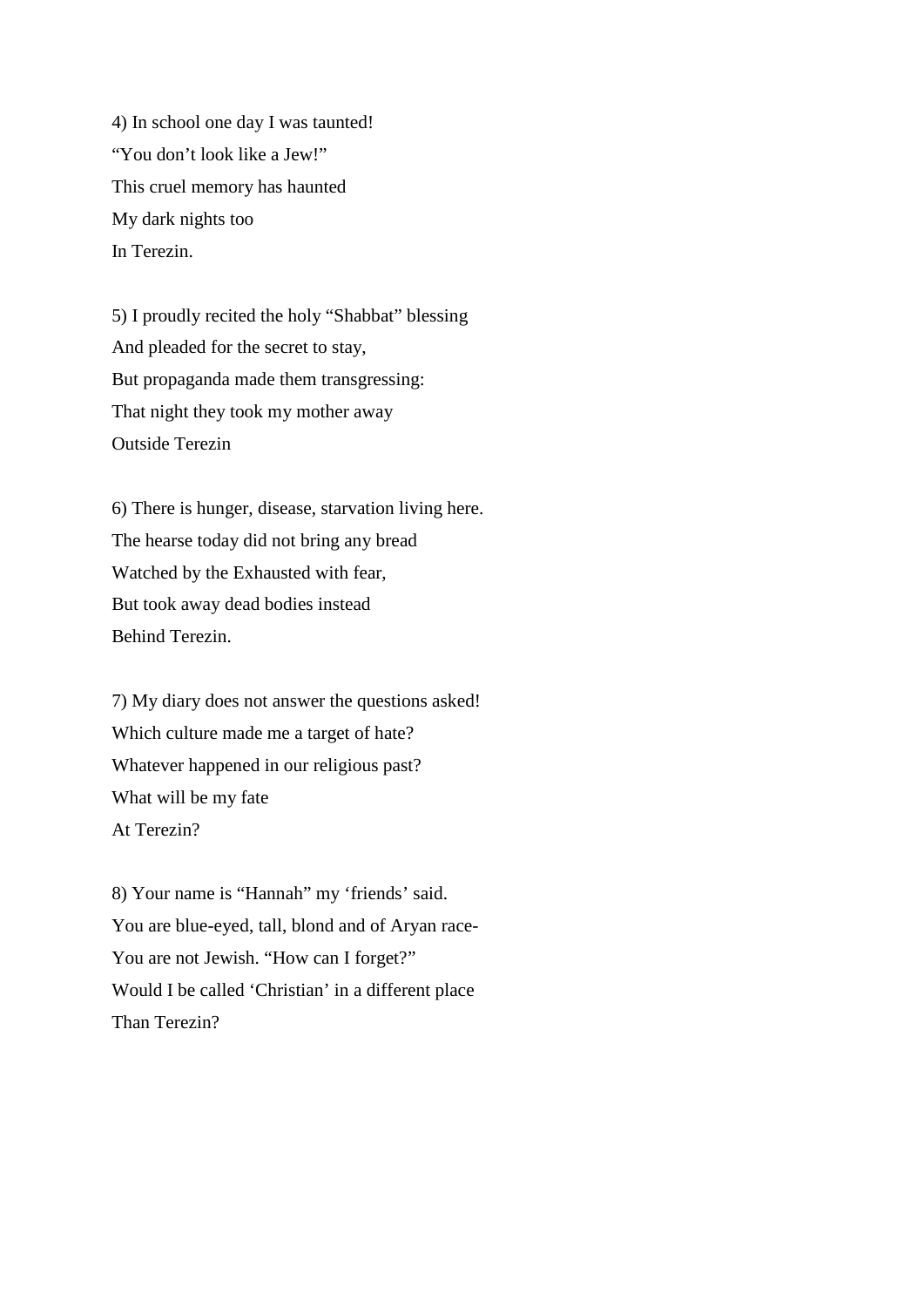9) At night the spider of sadness spins In the darkness of the ghetto wall Then the soft voice of my mother wins Over the darkest thoughts of all About Terezin.

10) On Tuesdays and Thursdays only, Friedl calls For us to paint free-Opening up the walls For imagination to see Beyond Terezin

11) The train's rhythmic rattle deadens my fear As my heart clings to life, I pray People in striped pyjamas, so many are here Is "Sho-ah" whirling us away From Terezin? (Haring 2015)

This poem incorporates repetition and rhyme. For example, the first line of the poem contains seven words. The last line repeats a refrain with different prepositions, showing that Terezin is the focus. Terezin was considered the 'showcase' of ghettos; a 'model prison' especially 'beautified' by the SS [Schutzstaffel, Protection Squad: Yad Vashem. The Holocaust Resource Center. Lexicon A-Z.)] for visits of the Red Cross (Stargardt 1998; Brush 2004). Further, the poem is written in rhyme to make it easier to remember. "Musical elements [rhythm and regularity] help to make the poem more memorable…Since poems were traditionally spoken; a poem had to 'stick' in the mind …" (Moustaki 2001, 88). The rhyme follows the pattern of: AB AB C in each verse.

Meter, which is similar to our heartbeat, is a feature of this poem. It is often used in nursery rhymes and songs (Moustaki 2001). "Meter [is] the regular pattern of rhythm in a verse" (Hamilton & Livingston 1983). Further, the poem contains examples of alliteration, such as: "*the train's rhythmic rattle*"; and metaphor: "*the spider of darkness*"-relating to being caught in a net of depression.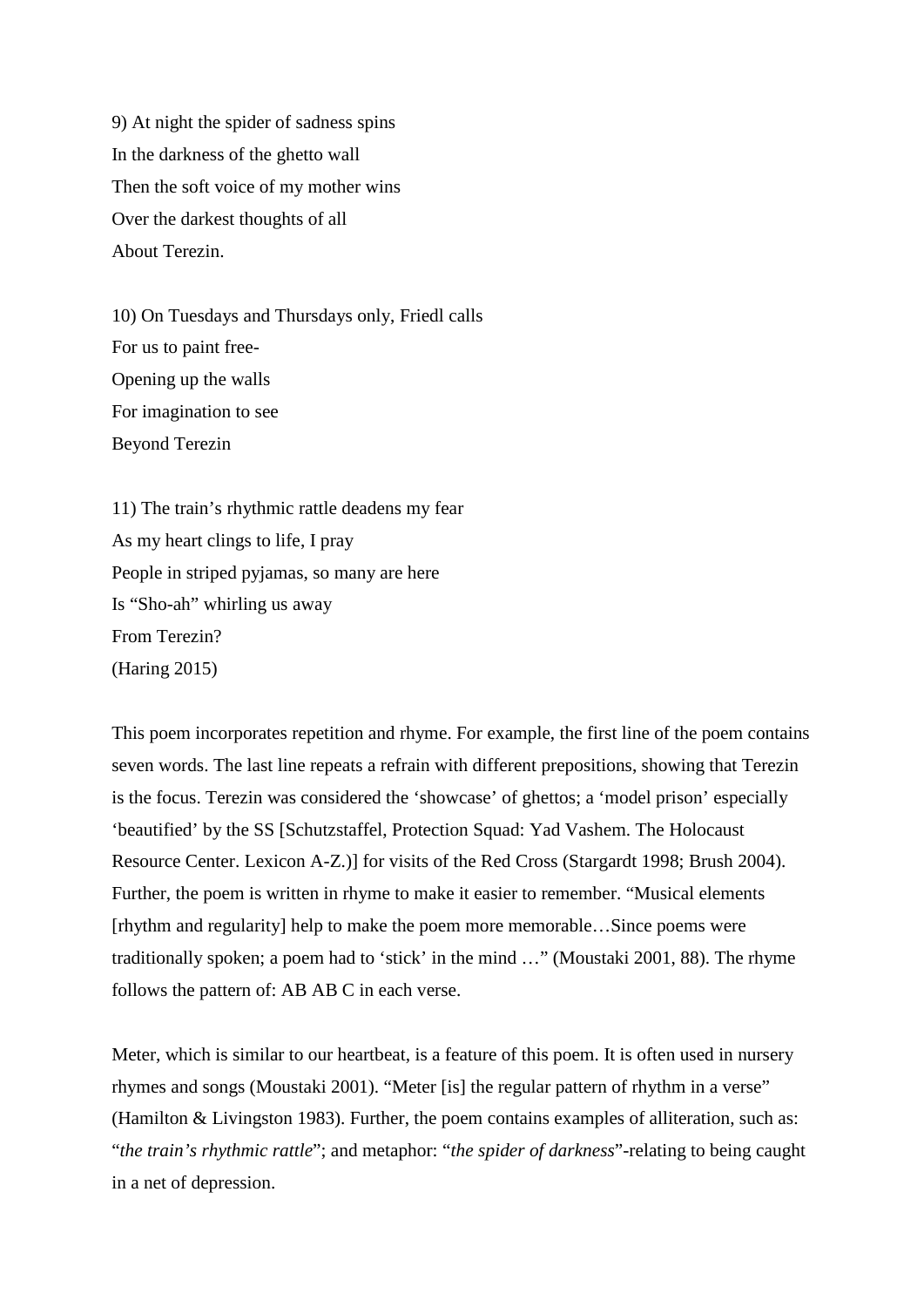Flashbacks, such as, "*Forced into the "Schleuse' trembling I stand*", give impressions of life in Terezin. They speak of relocation away from home to a place of liminality: security and stability are lost. Hannah, thinking about her fate, intuitively feels threatened: "*lonely clutching my suitcase in hand*". This refers to a child's suitcase found in Terezin bearing the name 'Hana' (Levine 2003).

The "Schleuse" is 'the sluice' where people are sorted into old and young; unable to work or healthy and strong; capable of toiling in the fields or factories. German Jews had felt secure because of their German nationality, however they were deceived; told that they were travelling to a holiday resort. Instead, Terezin was a 'waiting station' towards the gas chambers of Auschwitz.

Living conditions were appalling ("*There is hunger, disease, starvation living here*") and thousands of people died of Diphtheria. This would have been a further trauma for a young child.

One of the major themes of the poem is 'Identity'. In the first verse, Hannah questions her identity. One important point deals with being of Jewish descent, which brought individual people to the mass genocide of the Holocaust. To make students aware of stereotyping, teachers could use these questions as a starting point for a discussion, such as "What does being Jewish look like?" This could lead to students questioning their own genetic makeup; whether it could have contained "Jewishness" ("*Was there Jewishness in my gene*?") and if, therefore, they would have been eliminated in the Holocaust. In fact the genocide of the Jewish people was run like a machine; indifferent to individual people, their age, nationality or profession.

Another theme is the experience of guilt and deceit. Hannah has a very close connection to her mother. She feels responsible for her mother's transportation and probable death in Auschwitz. Childlike, Hannah had trusted her friends in school and recited the Sabbath blessing to prove that she was Jewish ("*And pleaded for the secret to stay*"). She now thinks she has profaned these important words and that with this action she denounced her mother. However, remembering her mother's voice gives her comfort during depressing moments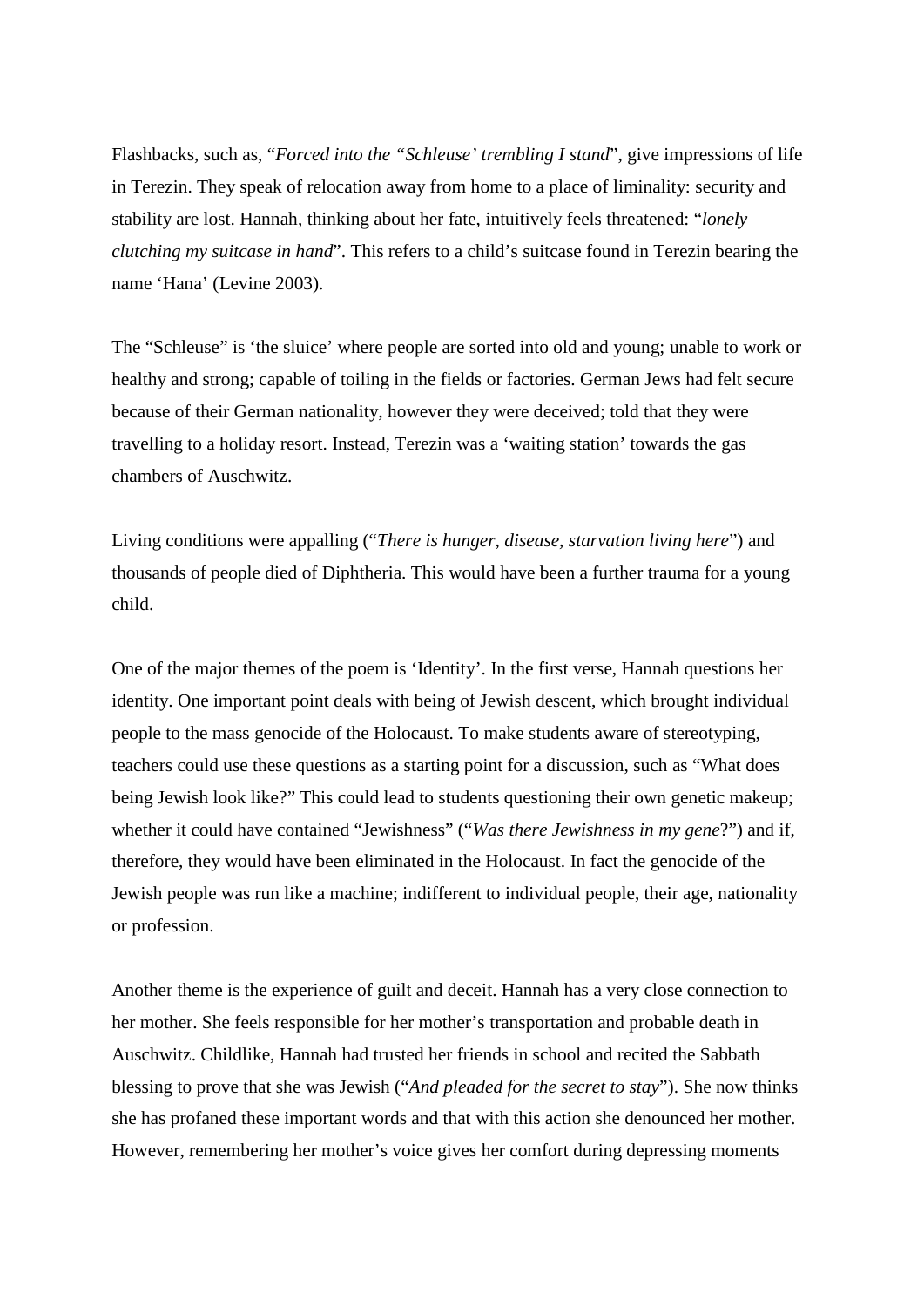("*At night the spider of sadness spins*"--- "*In the darkness of the ghetto wall*"… "*Then the soft voice of my mother wins*"… "*Over the darkest thoughts of all*").

A further theme relates to problems of adolescence. Hannah writes, "*My diary does not answer the questions asked*". Hannah would have been in need of an adult adviser. Her thoughts turn around questions of the meaning of her life in Terezin, depression, also suicide "*the darkest thoughts of all*" and her love of life (similar to Anne Frank). As a comfort, she is looking forward to Dicker-Brandeis' painting lessons, where she can experience a 'timeless state of flow' and feel freed from the walls of Terezin. Friedl Dicker-Brandeis was a wellknown artist and teacher. She perished in Auschwitz together with her students (Leshnoff 2006). Creative teachers can no doubt find other ways to utilise this poem in their teaching of the Holocaust. Overall, the poem adds to current resources and could be used with other multimedia resources.

#### Conclusion

The authors of this article have attempted, through document analysis, to find answers to the why, when and how to teach the Holocaust. It has been found that there are no definite answers. Most researchers agree that the Holocaust should be taught out of reverence for the six million Jewish people – adults and children, who lost their lives. Teachers can point out stereotypical thinking to students, and how racist ideas can influence individuals and society. However, researchers advise against using the example of the Holocaust solely to teach moral and ethical issues. They conclude that children must be taught about other cultures and especially the Jewish culture in order to 'understand' what happened, to be able for themselves to decide on appropriate ethical decisions. To achieve this objective, students must have gained some insight into human behaviour and reactions, and this begins during adolescence. To avoid trauma, teachers have to be extremely careful how they select material or present the Holocaust to the students in their care. It therefore needs to be carefully considered as to whether kindergarten or primary students should be taught about the Holocaust. Future research could examine how poetry such as this poem engages students' imagination and how effective this poem is in teaching students about the Holocaust.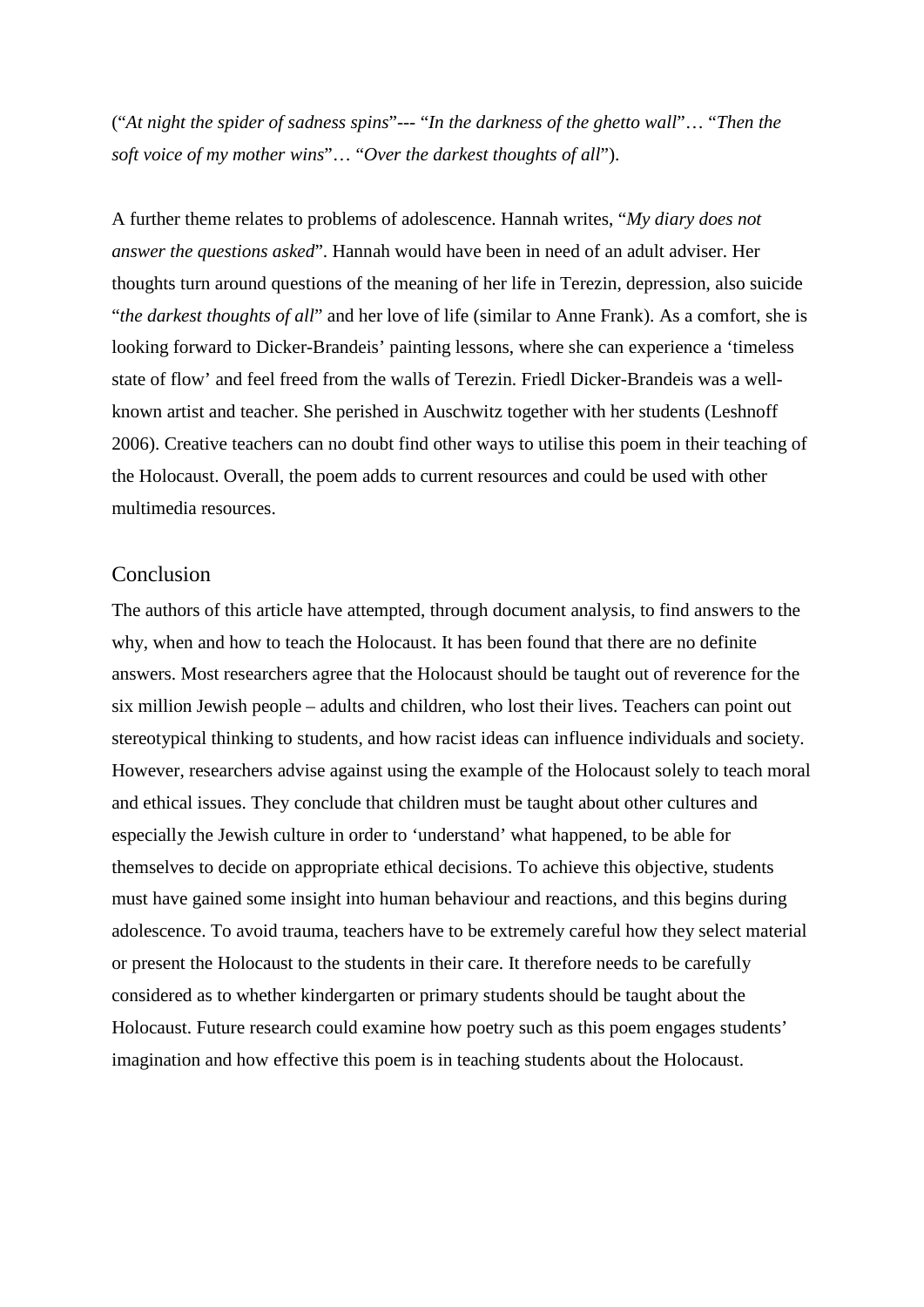It is hoped that the poem presented here will start student discussions about many topics concerning the Holocaust. Suggestions for teaching, together with the poem itself, may help students to find some answers to this historical disaster.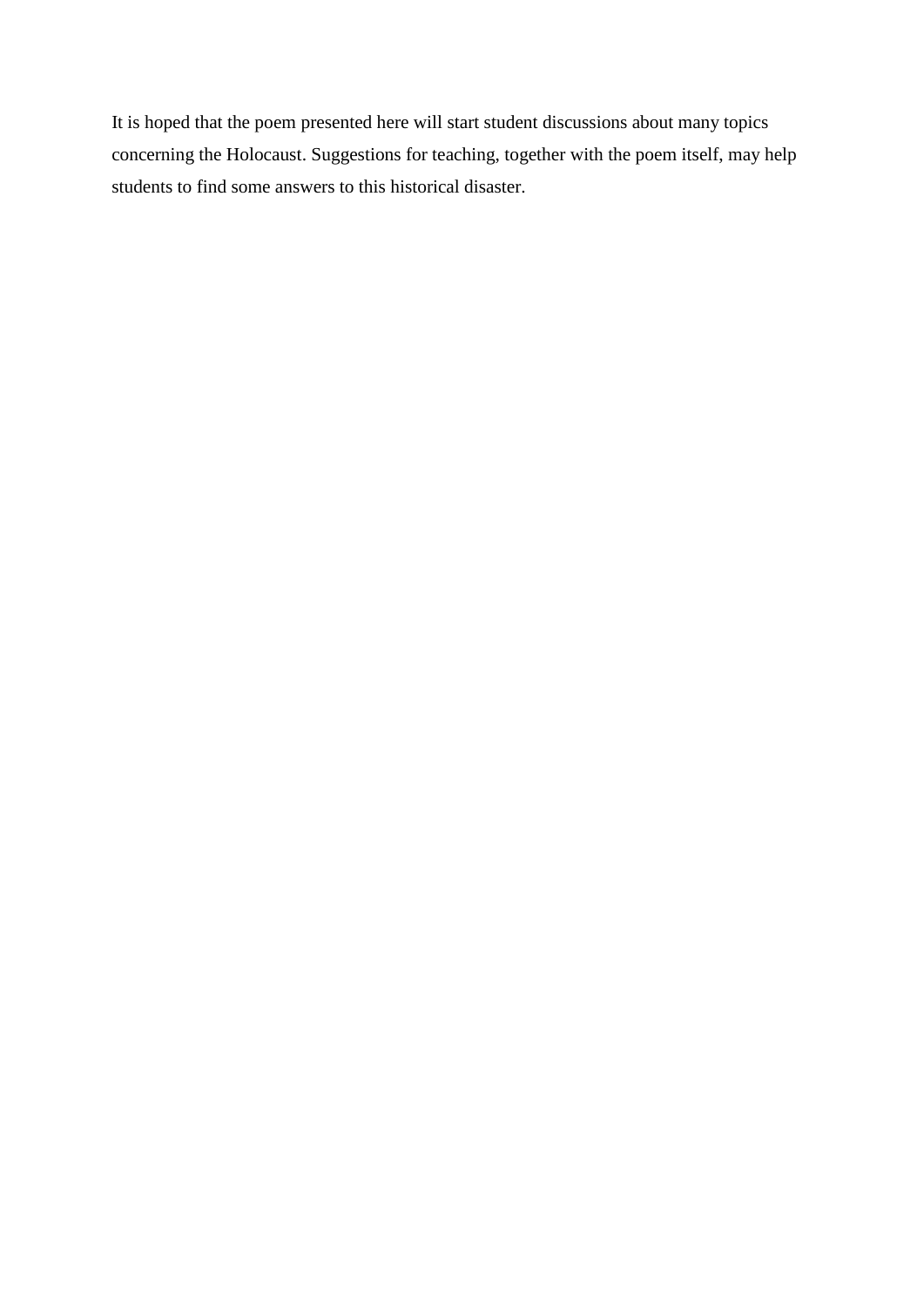References

- Blatter, J. and S. Milton. 1981. *Art of the Holocaust*. The Rutledge Press: New York.
- Boon, H. J. and P. J. Pagliano. 2014. "Disaster Education in Australian Schools." *Australian Journal of Environmental Education* 30 (2): 187-197.
- Brush, B. L. 2004. "Nursing Care and Context in Theresienstadt." *Western Journal of Nursing Research* 26 (8): 860-871.
- Danks, C. 1996. "Using the Literature of Elie Wiesel and selected Poetry to teach the Holocaust in the Secondary School History Classroom". *The Social Studies* 87 (3) 101-105.
- Dufty, N. 2014. "Opportunities for disaster resilience learning in the Australian Curriculum." *Australian Journal of Emergency Management* 29 (1): 12-16.
- Epstein, B.J., K. Andrews, M. Gray, and A. Maws. 2013 "Discussion Forum. Inflicting Trauma: The Ethics of Writing and Teaching the Holocaust for Children." *A Journal of culture and History* 19 (1): 101-120.

Frank, A. 1954. *The diary of Anne Frank*. London: Pan.

- Frankova, A. and E. Povolna, E. (Eds.). 2011. *I have not seen a Butterfly around here. Children's Drawings and Poems from Terezin*. (13th ed.) The Jewish Museum in Prague.
- Fuhrmann, S., L. D. Stone, M. C. Casey, M. D. Curtis, A. L. Doyle, B. D. Earle, and S. M.
- Schermerhorn. 2008. "Teaching Disaster Preparedness in Geographic Education." *Journal of Geography* 107 (3): 112- 120. DOI: 10.1080/00221340802458482.
- Hamilton, E. and J. Livingston. 1983. *Form and Feeling*. Melbourne, Australia: Longman Cheshire.
- Janowski, M. 2016. "*Why is Jewishness matrilineal?"* Retrieved June 2016 from http://www.chabad.org/library/article\_cdo/aid/601092/jewish/Why-Is-Jewishness-Matrilineal.htm.
- Kane, D. R. 2010. "Never forget: Teaching our Children about the Holocaust." *Baltimore Jewish Times* 313 (7): 114-119.

Keith, G. 2013. "Teaching the Holocaust in the Australian Curriculum." *Teaching History* 47  $(4)$ : 57-60.

Kezelman, C. and P. Stavropoulos. 2012 "*The last Frontier. Practice Guidelines for Treatment of Complex Trauma and Trauma informed Care and Service Delivery*." Adults Surviving Child Abuse (ASCA). Retrieved from www.asca.org.au.

Kohlberg, L.and R. H. Hersh. 1977. "Moral Development: A Review of the Theory". *Theory*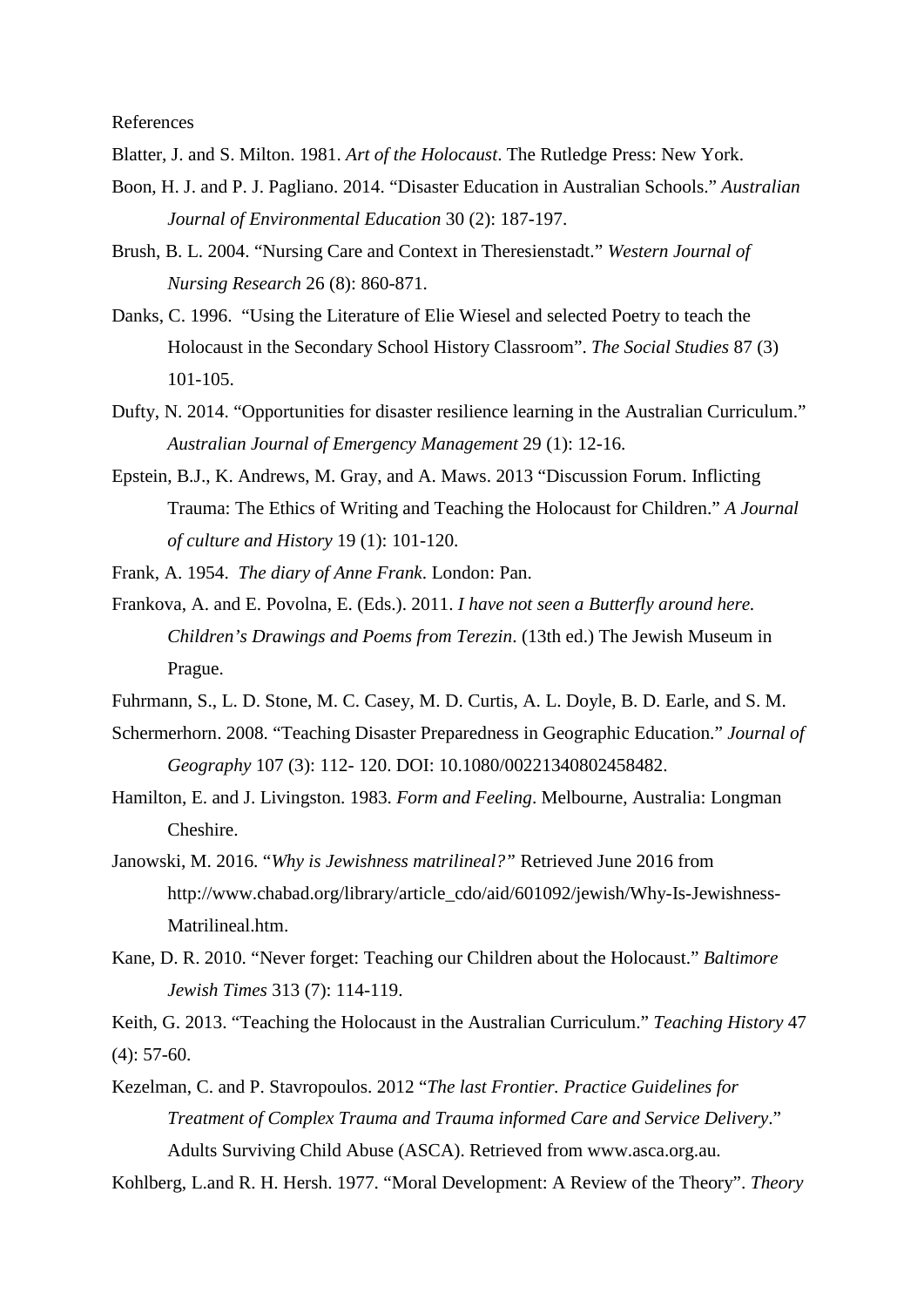*into Practice* 16 (2): 53-59.

- Lander, A. 2013. "Why teach the Holocaust?" *Teaching History* 47 (3): 10-12.
- Leshnoff, S. K. 2006. "Friedl Dicker-Brandeis, Art of Holocaust Children, and the Progressive Movement in Education." *Visual Arts Research* 32 (1) (62): 92-100.
- Levine, K. *Hana's suitcase- a true story*. Toronto: Second Story Press. Allen & Unwin, (2003).
- Moustaki, N. 2001. *The complete Idiots's Guide to writing Poetry*. USA: alpha books. A Pearson Education Company.
- Richardson, L. 2003. "Looking Jewish." *Qualitative Inquiry* (9): 815 821. http://qix.sagepub.com/content/9/5/815.
- Rutland, S. D. 2010. "Creating Effective Holocaust Education Programmes for Government Schools with large Muslim Populations in Sydney." *Prospects* 40: 75-91. DOI 10.1007/s11125-010-9144-8.
- Salmons, P. 2003. "Teaching or Preaching? The Holocaust and Intercultural Education in the UK." *Intercultural Education* 14 (2): 139-149.
- Short, G. 2003. "Holocaust Education in the Primary School: some Reflections on an Emergent Debate." London Review of Education 1 (2): 119-129.
- Sorin, R. 2003. "Reconceptualising Fear in young Children". Journal of Australian Research in Early Childhood Education 10 (1): 121-133.
- Sorin, R. 2004. *Understanding Children's Feelings: Emotional Literacy in Early Childhood.* Australia: Early Childhood Australia.
- Stargardt, N. 1998. "Children's Art of the Holocaust": *Oxford Journals: Past & Present* 161: 191-235.
- Wilson, C. and B. B. Kahn. 2008. *"Using Poetry to teach the Holocaust: Rationale and Strategies for the Middle Level Learner*". Retrieved Nov. 2016 from www.ncmle.org/journal/PDF/Feb08/Using-poetry.pdf.
- Wooding, S. and B. Raphael. 2004. "Special Report. Psychological Impact of Disasters and Terrorism on Children and Adolescents: Experiences from Australia." *Prehospital and Disaster Medicine* 19 (1): 10-20.

Yad Vashem. 2016. "*The Holocaust Resource Center. Lexicon A-Z*." Retrieved June 2016 from http://www.yadvashem.org/odot\_pdf/Microsoft%20Word%20-%206038.pdf).

Zak, Paul, J. 2013. "*How Stories change the Brain."* Retrieved from